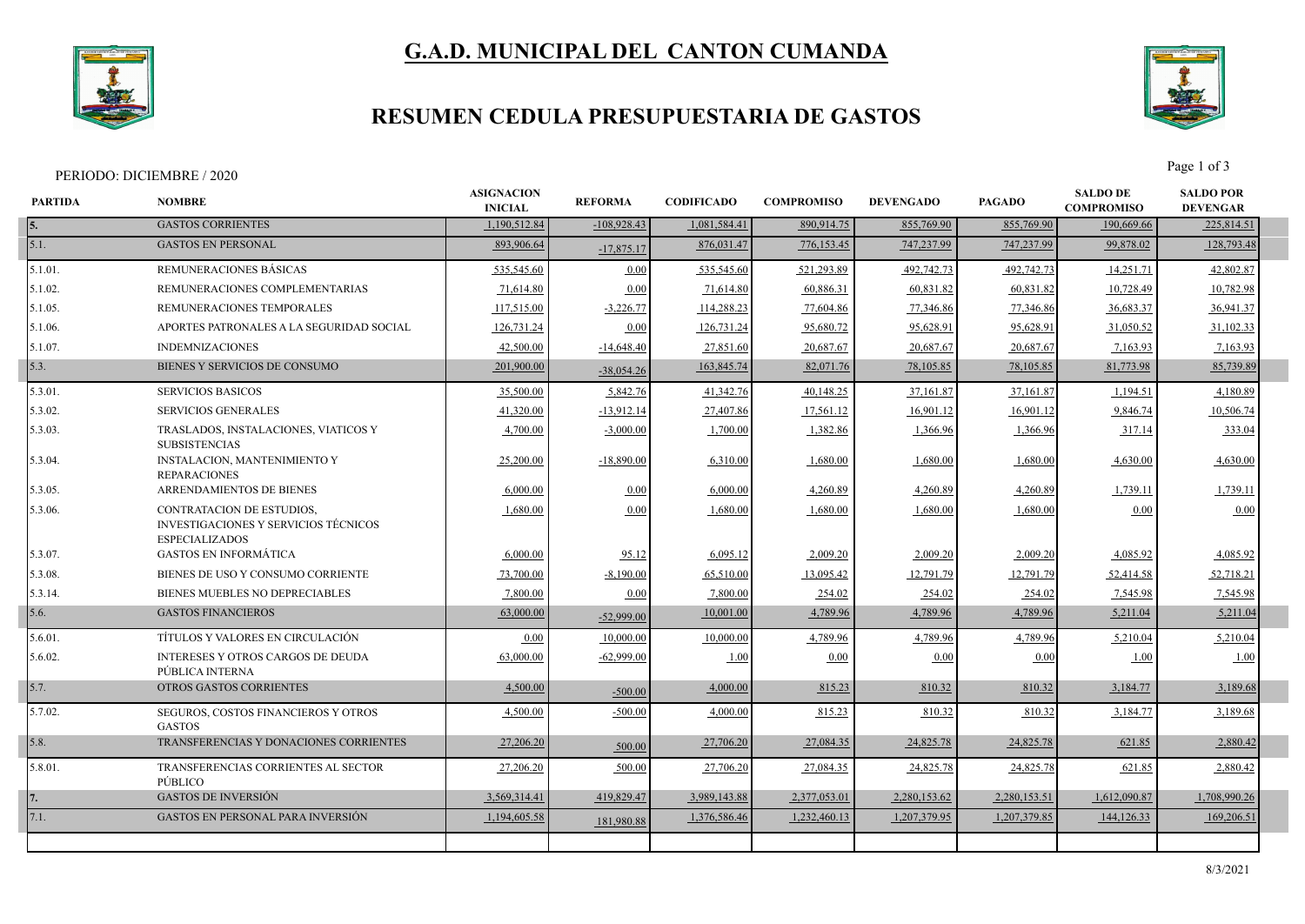

# **G.A.D. MUNICIPAL DEL CANTON CUMANDA**

### **RESUMEN CEDULA PRESUPUESTARIA DE GASTOS**



PERIODO: DICIEMBRE / 2020 Page 2 of 3

| REMUNERACIONES BÁSICAS<br>7.1.01.<br>586,877.40<br>3,296.77<br>590,174.17<br>564,817.37<br>559,089.44<br>559,089.44<br>7.1.02.<br>REMUNERACIONES COMPLEMENTARIAS<br>110,633.05<br>24,935.58<br>135,568.63<br>122,767.53<br>119,157.02<br>119,156.92<br>7.1.05.<br>REMUNERACIONES TEMPORALES<br>279,919.20<br>146,104.80<br>426,024.00<br>367,062.70<br>353,962.70<br>353,962.70<br>APORTES PATRONALES A LA SEGURIDAD SOCIAL<br>174,675.93<br>30,538.44<br>162,023.69<br>159,852.03<br>159,852.03<br>7.1.06.<br>205,214.37<br>42,500.00<br>7.1.07.<br><b>INDEMNIZACIONES</b><br>$-22,894.71$<br>19,605.29<br>15,788.84<br>15,318.76<br>15,318.76<br>BIENES Y SERVICIOS PARA INVERSIÓN<br>642,929.54<br>7.3.<br>920,910.00<br>1,182,051.33<br>711,284.95<br>642,929.53<br>261,141.33 | 25,356.80<br>31,084.73<br>12,801.10<br>16,411.61<br>58,961.30<br>72,061.30<br>43,190.68<br>45,362.34<br>4,286.53<br>3,816.45<br>470,766.38<br>539,121.79<br>41,255.84<br>41,255.84 |
|------------------------------------------------------------------------------------------------------------------------------------------------------------------------------------------------------------------------------------------------------------------------------------------------------------------------------------------------------------------------------------------------------------------------------------------------------------------------------------------------------------------------------------------------------------------------------------------------------------------------------------------------------------------------------------------------------------------------------------------------------------------------------------|------------------------------------------------------------------------------------------------------------------------------------------------------------------------------------|
|                                                                                                                                                                                                                                                                                                                                                                                                                                                                                                                                                                                                                                                                                                                                                                                    |                                                                                                                                                                                    |
|                                                                                                                                                                                                                                                                                                                                                                                                                                                                                                                                                                                                                                                                                                                                                                                    |                                                                                                                                                                                    |
|                                                                                                                                                                                                                                                                                                                                                                                                                                                                                                                                                                                                                                                                                                                                                                                    |                                                                                                                                                                                    |
|                                                                                                                                                                                                                                                                                                                                                                                                                                                                                                                                                                                                                                                                                                                                                                                    |                                                                                                                                                                                    |
|                                                                                                                                                                                                                                                                                                                                                                                                                                                                                                                                                                                                                                                                                                                                                                                    |                                                                                                                                                                                    |
|                                                                                                                                                                                                                                                                                                                                                                                                                                                                                                                                                                                                                                                                                                                                                                                    |                                                                                                                                                                                    |
| 7.3.02.<br><b>SERVICIOS GENERALES</b><br>139,000.00<br>128,986.07<br>128,986.07<br>31,241.91<br>170,241.91<br>128,986.07                                                                                                                                                                                                                                                                                                                                                                                                                                                                                                                                                                                                                                                           |                                                                                                                                                                                    |
| 55,000.00<br>62,692.09<br>117,692.09<br>70,130.19<br>68,982.41<br>7.3.04.<br><b>INSTALACIONES, MANTENIMIENTOS Y</b><br>68,982.4<br><b>REPARACIONES</b>                                                                                                                                                                                                                                                                                                                                                                                                                                                                                                                                                                                                                             | 48,709.68<br>47,561.90                                                                                                                                                             |
| ARRENDAMIENTO DE BIENES<br>35,000.00<br>$-14,280.00$<br>5,540.03<br>5,540.03<br>5,540.03<br>7.3.05.<br>20,720.00                                                                                                                                                                                                                                                                                                                                                                                                                                                                                                                                                                                                                                                                   | 15,179.97<br>15,179.97                                                                                                                                                             |
| 490,000.00<br>$-67,393.00$<br>122,720.70<br>122,720.70<br> 7.3.06.<br><b>CONTRATACIONES DE ESTUDIOS E</b><br>422,607.00<br>185,482.85<br>INVESTIGACIONES Y SERVICIOS TÉCNICOS<br><b>ESPECIALIZADOS</b>                                                                                                                                                                                                                                                                                                                                                                                                                                                                                                                                                                             | 299,886.30<br>237,124.15                                                                                                                                                           |
| BIENES DE USO Y CONSUMO DE INVERSIÓN<br>7.3.08.<br>194,410.00<br>248,880.33<br>443,290.33<br>321,145.81<br>316,700.33<br>316,700.32                                                                                                                                                                                                                                                                                                                                                                                                                                                                                                                                                                                                                                                | 122,144.52<br>126,590.00                                                                                                                                                           |
| 7.3.14.<br><b>BIENES MUEBLES NO DEPRECIABLES</b><br>7,500.00<br>0.00<br>7,500.00<br>0.00<br>0.00<br>0.00                                                                                                                                                                                                                                                                                                                                                                                                                                                                                                                                                                                                                                                                           | 7,500.00<br>7,500.00                                                                                                                                                               |
| 7.5.<br><b>OBRAS PUBLICAS</b><br>753,714.79<br>1,031,574.14<br>158,616.19<br>156, 149. 33<br>156,149.33<br>277,859.35                                                                                                                                                                                                                                                                                                                                                                                                                                                                                                                                                                                                                                                              | 872,957.95<br>875,424.81                                                                                                                                                           |
| 7.5.01.<br><b>OBRAS DE INFRAESTRUCTURA</b><br>753,714.79<br>277,859.35<br>1,031,574.14<br>158,616.19<br>156,149.33<br>156,149.33                                                                                                                                                                                                                                                                                                                                                                                                                                                                                                                                                                                                                                                   | 872,957.95<br>875,424.81                                                                                                                                                           |
| OTROS GASTOS DE INVERSIÓN<br>7.7.<br>31,000.00<br>38,105.00<br>33,501.27<br>32,504.33<br>32,504.33<br>7,105.00                                                                                                                                                                                                                                                                                                                                                                                                                                                                                                                                                                                                                                                                     | 4,603.73<br>5,600.6                                                                                                                                                                |
| 7.7.01.<br>IMPUESTOS TASAS Y CONTRIBUCIONES<br>2,000.00<br>0.00<br>2,000.00<br>784.60<br>496.60<br>496.60                                                                                                                                                                                                                                                                                                                                                                                                                                                                                                                                                                                                                                                                          | 1,215.40<br>1,503.40                                                                                                                                                               |
| <b>SEGUROS, COSTOS FINANCIEROS Y OTROS</b><br>29,000.00<br>7,105.00<br>36,105.00<br>32,716.67<br>32,007.73<br>32,007.73<br>7.7.02.<br><b>GASTOS</b>                                                                                                                                                                                                                                                                                                                                                                                                                                                                                                                                                                                                                                | 3.388.33<br>4,097.27                                                                                                                                                               |
| 7.8.<br>TRANSFERENCIAS Y DONACIONES PARA<br>669,084.04<br>360,826.95<br>241,190.47<br>241,190.47<br>241,190.47<br>$-308,257.09$<br><b>INVERSIÓN</b>                                                                                                                                                                                                                                                                                                                                                                                                                                                                                                                                                                                                                                | 119,636.48<br>119,636.48                                                                                                                                                           |
| 7.8.01.<br>TRANSFERENCIAS PARA INVERSION AL SECTOR<br>669,084.04<br>$-308,257.09$<br>360,826.95<br>241,190.47<br>241,190.47<br>241,190.47<br>PÚBLICO                                                                                                                                                                                                                                                                                                                                                                                                                                                                                                                                                                                                                               | 119,636.48<br>119,636.48                                                                                                                                                           |
| <b>GASTOS DE CAPITAL</b><br>900,000.00<br>530,980.00<br>331,204.91<br>299,716.62<br>299,716.62<br>$-369,020.00$                                                                                                                                                                                                                                                                                                                                                                                                                                                                                                                                                                                                                                                                    | 231,263.38<br>199,775.09                                                                                                                                                           |
| 8.4.<br><b>BIENES DE LARGA DURACIÓN</b><br>530,980.00<br>331,204.91<br>900,000.00<br>299,716.62<br>299,716.62<br>$-369,020.00$                                                                                                                                                                                                                                                                                                                                                                                                                                                                                                                                                                                                                                                     | 231,263.38<br>199,775.09                                                                                                                                                           |
| 325,247.80<br>8.4.01.<br><b>BIENES MUEBLES</b><br>870,000.00<br>$-379,020,00$<br>490,980.00<br>293,759.51<br>293,759.5                                                                                                                                                                                                                                                                                                                                                                                                                                                                                                                                                                                                                                                             | 165,732.20<br>197,220.49                                                                                                                                                           |
| <b>EXPROPIACIONES DE BIENES</b><br>8.4.03.<br>30,000.00<br>10,000.00<br>40,000.00<br>5,957.11<br>5,957.11<br>5,957.11                                                                                                                                                                                                                                                                                                                                                                                                                                                                                                                                                                                                                                                              | 34,042.89<br>34,042.89                                                                                                                                                             |
| APLICACIÓN DEL FINANCIAMIENTO<br>180,000.00<br>-179,999.00<br>1.00<br>0.00<br>0.00<br>0.00<br>19.                                                                                                                                                                                                                                                                                                                                                                                                                                                                                                                                                                                                                                                                                  | 1.00<br>1.00                                                                                                                                                                       |
| 9.6.<br>AMORTIZACIÓN DE LA DEUDA PÚBLICA<br>180,000.00<br>1.00<br>0.00<br>0.00<br>0.00<br>$-179,999.00$                                                                                                                                                                                                                                                                                                                                                                                                                                                                                                                                                                                                                                                                            | 1.00<br>1.00                                                                                                                                                                       |
| AMORTIZACIÓN DEUDA INTERNA<br>9.6.02.<br>180,000.00<br>-179,999.00<br>1.00<br>0.00<br>0.00<br>0.00                                                                                                                                                                                                                                                                                                                                                                                                                                                                                                                                                                                                                                                                                 | 1.00<br>1.00                                                                                                                                                                       |